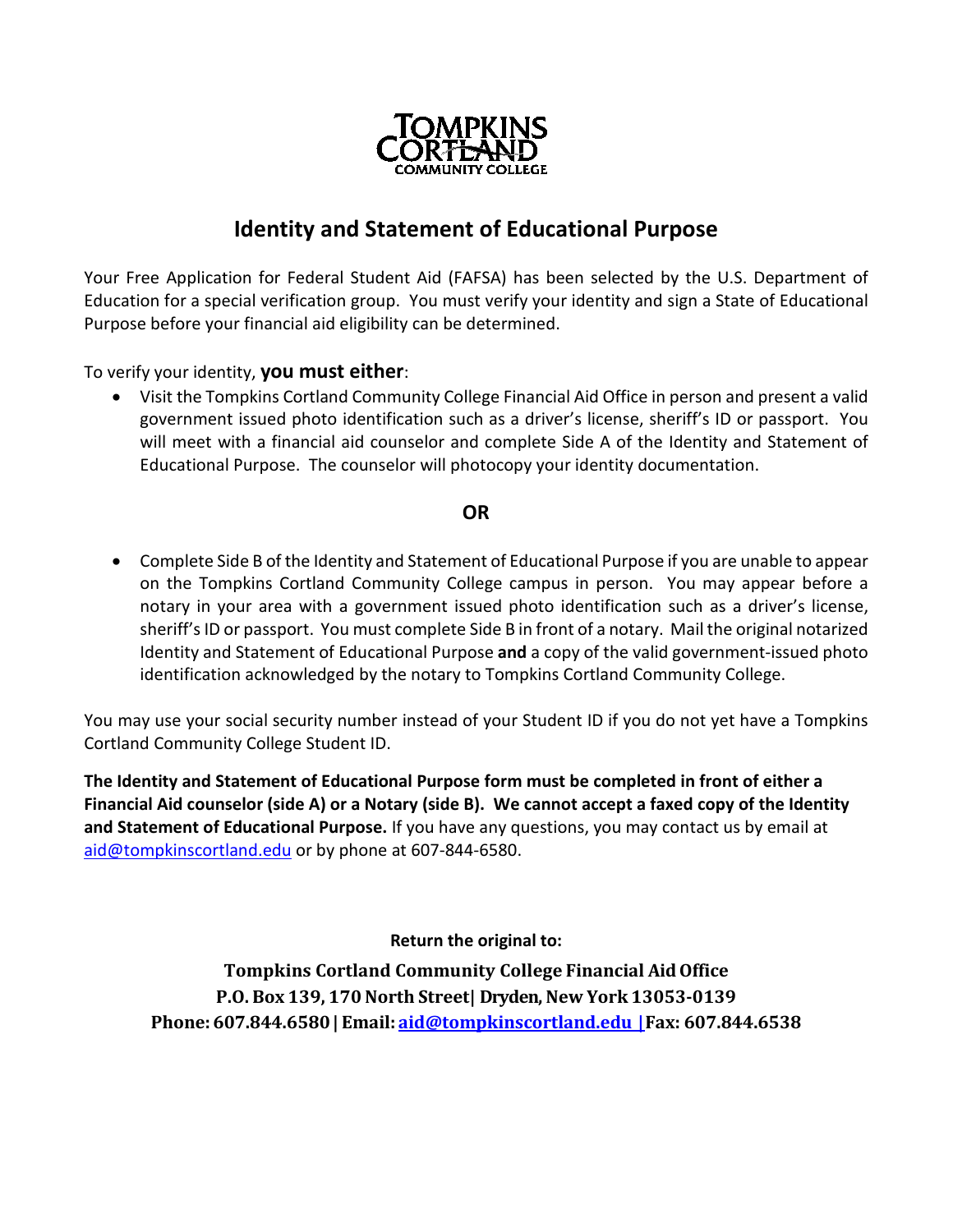

# **Side A**

# **Identity and Statement of Educational Purpose**

## **(To Be Signed at the Institution)**

The student must appear in person at **Tompkins Cortland Community College** to verify his or her identity by presenting a valid government-issued photo identification (ID), such as, but not limited to, a driver's license, other state-issued ID, or passport. The institution will maintain a copy of the student's photo ID that is annotated with the date it was received and the name of the official at the institution authorized to collect the student's ID.

In addition, **the student must sign, in the presence of the institutional official**, the following:

## **Statement of Educational Purpose**

I certify that I  $\frac{1}{(Print Student's Name)}$  am the individual signing this Statement of Educational Purpose and that the federal student financial assistance I may receive will only be used for educational purposes and to pay the cost of attending Tompkins Cortland Community College for 2022-2023. **\*\*\*All uploaded documents must be hand-signed by the student and parent (if required). Forms and documents submitted with digital signatures will not be accepted. \*\*\***

\_\_\_\_\_\_\_\_\_\_\_\_\_\_\_\_\_\_\_\_\_\_\_\_\_\_\_\_\_\_\_\_\_\_\_\_\_\_\_\_\_ \_\_\_\_\_\_\_\_\_\_\_\_\_\_\_ (Student's Signature) (Date)

(Student's ID Number)

\_\_\_\_\_\_\_\_\_\_\_\_\_\_\_\_\_\_\_\_\_\_